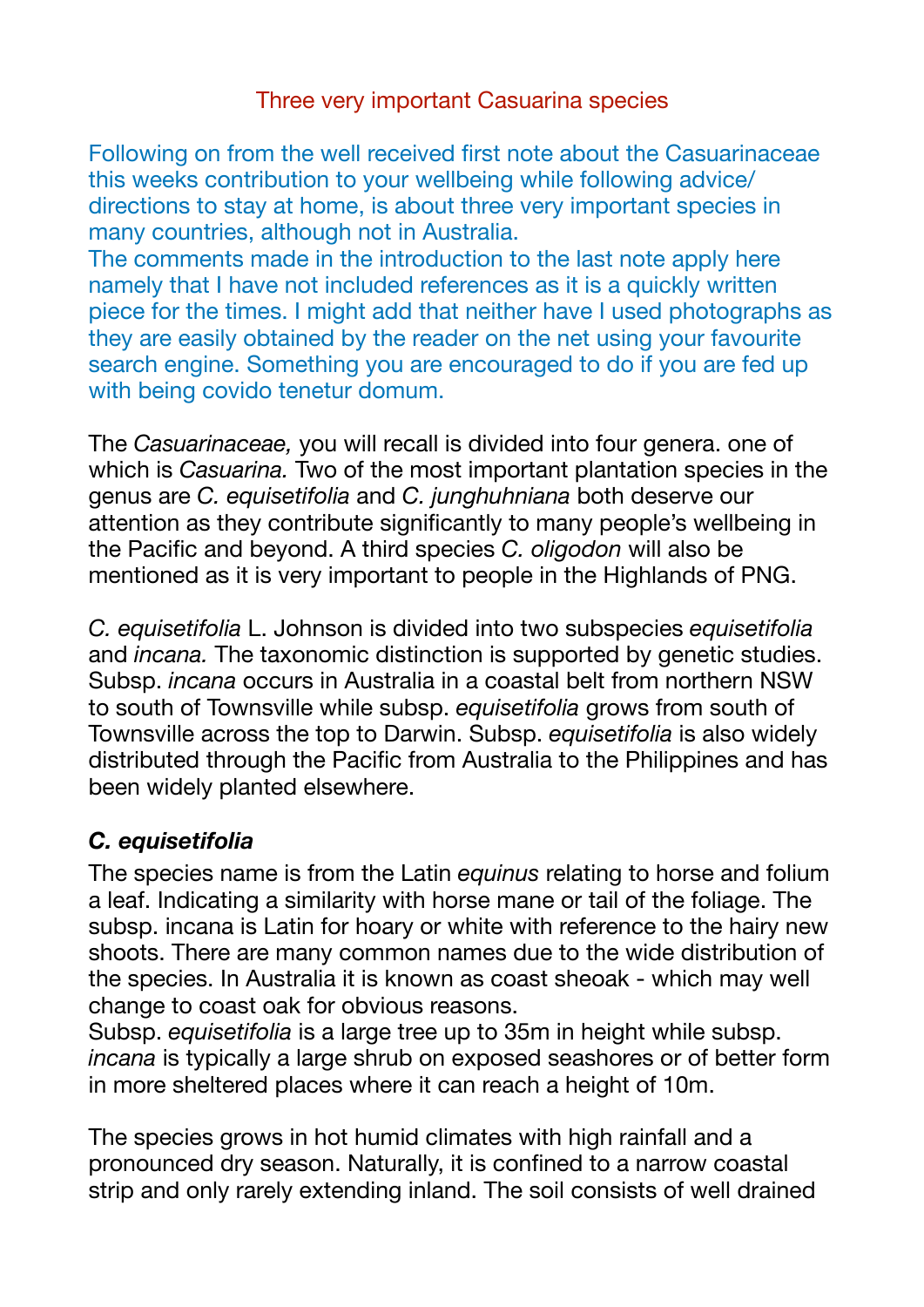

Geographic range of *C. equisetifolia*

sand and gravel with a wide range of pH from 5.0-9.5. Sites are often inundated by the sea for short periods and buffeted by salt spray. Adapting to these conditions means that the species can be grown in sand dunes, mine spoils and infertile pumice. Clearly a very tolerant species within its broad climatic parameters.

Following the early international conferences foresters from many countries started to utilise the species as useful introductions. Today it is grown in over 90 countries.

In China it is used for dune stabilisation and shelterbelts. in Tonga to protect crops from salt spray and for firewood in India.

However in some places this adaptability has made it a weed of considerable extent for example in Florida.

The wood is hard and heavy 1000kg/m3. but is difficult to use for fine work such as furniture. It blunts saws and seasons with difficulty so it is used in the round for poles, piles, and posts. It is used for paper pulp and like all of the *Casuarinaceae* it makes excellent fire wood and charcoal. The calorific value is 20.9MJ/kg which is on the higher end for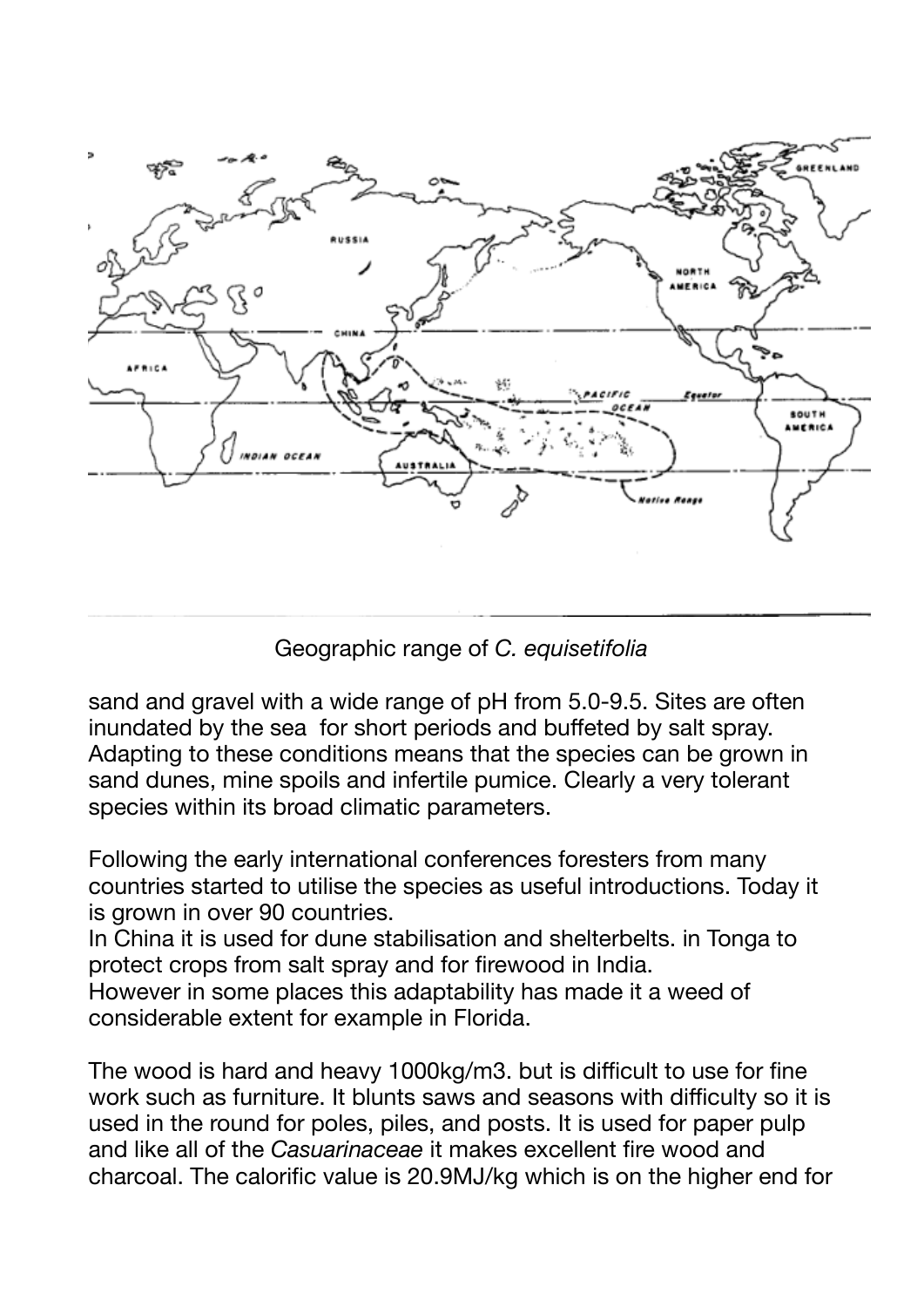all species. Firewood and charcoal are important products in many countries with limited financial resources.

There are important non-wood uses of the species. Most often for environmental purposes such as erosion control, dune stabilisation and shelterbelts. There are thousands of kilometres in China, India, and Vietnam planted to hold back the encroaching sand or sea. There are many traditional medical uses of the bark, twigs, and roots.

The success of the species is due at least in part to is association with *Frankia* which provides a source of nitrogen to the plant; a characteristic of the *Casuarina* outlined in the previous note.

The large geographical spread of the species gives rise to considerable genetic variation. To better understand the relationship between genotype and environment a great deal of work has been carried out with the aim to investigate genetic variation between provenances and local landraces. In international provenance trails trees from S.E Asia and landraces from Asia were generally faster growing than those from Australasia and the Pacific Islands.

## *C. junghuhniana*

*C. junghuhniana L. Johnson* refers to Friedrich Franz Willeim Junghuhn (1809-1864) He was a German-Dutch botanist and geologist who worked extensively in Java. The common name for the species is Mountain Ru.

The species is indigenous to East Java, Bali to Timor and has been widely planted in other countries.

The tree can grow up to 25m in height in monsoonal moist tropical areas with a rainfall range of 700-1500mm. Naturally it grows above 1500m although it will grow to sea level.

Mountain Ru can grow on a wide range of soils from recent volcanics to clays. It tolerates pH from 2.8-8. Once established it is tolerant of drought and periods of water-logging as well as fire after the first few years.

It grows quite quickly and can be harvested after 5 years for poles and firewood. An MAI between 10 and 15 cubic metres /ha is usually obtained in plantations which is not particularly high.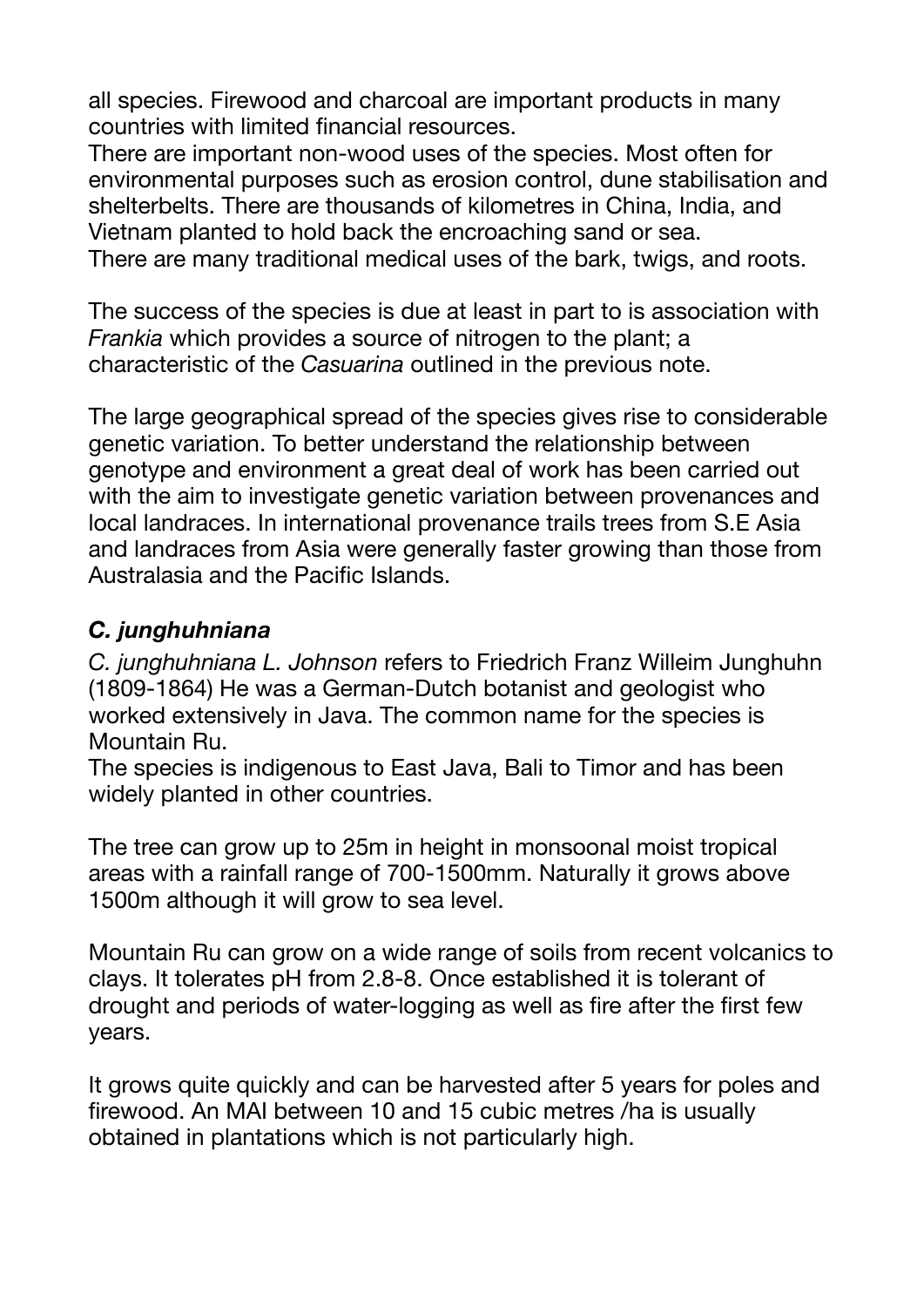It, like *C. equisetifolia* has *Frankia* containing nodules on the roots which are often in large masses. When introduced into new areas the 1-1.8million seeds/kg are inoculated with *Frankia* before sowing. Seedlings grow rapidly in the nursery reaching 300mm in 3 months. Compared to *Pinus radiata* which grows to a similar height in about 9 months

The reddish-brown wood is very hard but is prone to splitting and is not particularly durable. It can be used for pulp and makes good firewood or charcoal. It has a very high calorific value of over 34Mj/kg.

Clearly this pioneer tolerant adaptable useful species is of wide interest in countries with suitable climate and a need for wood product.

C. junghuhniana introduced into India in 1996 is gaining in importance as an agroforestry species because it has shown better growth and drought resistance. Pure species and hybrid with *C. equisetifolia* are now widely planted in India for pulpwood and pole production. It is expected that up to 70-80% of all casuarina planting in India will consist of these two species. To this end 30% of the presentations at the latest international casuarina conference in Thailand last year dealt with *C. junghuhniana* and its hybrid with *C. equisetifolia*.

## *C. oligodon*

The name is derived from Greek *oligo* few and *don (dontus)* teeth and refers to the small number of very small leaves on the branchlet. It is one of three species naturally occurring in Papua New Guinea. The others are *C. grandis* and *C equisetifolia*. The species has two subspecies identified by L. Johnson in 1982 subsp. *oligodon* and subsp. *abbreviata* which has shorter leaf teeth, smaller cones and more crowded whorls of male flowers. Subsp. *oligodon* is only found on New Guinea while subsp. *abbreviata* grows in a slightly wider area. *C. oligodon* grows in the Eastern Highlands of PNG where it is an important source of firewood, poles, windbreaks and for erosion control on the steep cultivated slopes . It is also used to protect coffee and food crops.

It is tall tree up to 30m with a dbh of 600mm. Trees grow up to 2,500m above sea level on sandy soils along watercourses where the rainfall and humidity is high. It is not tolerant of poor or high salt soils. It does not generally sucker.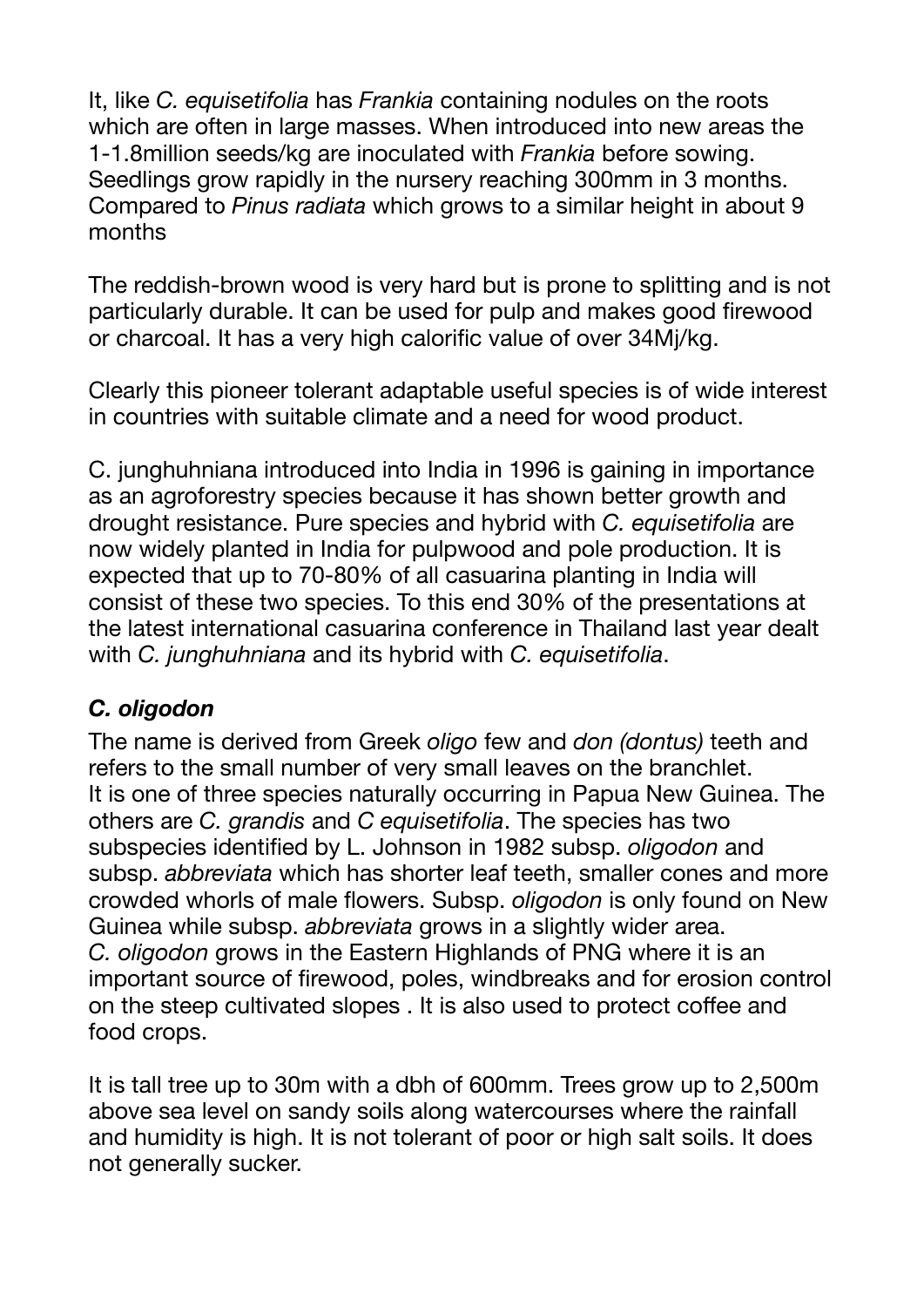As with all C*asuarinas* its ability to fix atmospheric nitrogen means that it is able to replenish soil resources of this important element when used as part of the rotation system of leaving depleted gardens to fallow for many years. Increasing population of the Highlands is reducing the time of fallow from about 20 years to now 7 to 10 years. Studies have shown that up to 70% of N in the trees is derived from the atmosphere. Typically up to 36kg/ha per year in long fallow as the tree matured. Importantly much of the N is stored in the above ground biomass making it essential that it be retained on site and incorporated into the soil.

The calorific value of the wood is about 20MJ/kg which makes it an excellent fire wood. It tends to be more brittle than other species which somewhat limits its use for plantations in other places.

These three species demonstrate how important the genus is to many people in the Pacific region and increasingly more widely such as in India.

Chris Borough summed it up in the following short paragraph

Don't forget *Casuarina oligodon* from the Highlands of PNG. Hugely important for both fuelwood and fence material but most critically to plant after gardening as it enriches N in soil and wipes out bugs such as Nematodes.

Without *C. oligodon* (Diwai Yar) it is doubtful if the vibrant PNG Highlands population could exist.

As with many other highly adaptable species there is a down side in that *C. equisetifolia* and *C. junghuhniana* can become invasive weeds and care is required in this regard.

Following the last note Max Bourke sent me the following information

*C. equisetifolia* among others has become very weedy in the USA. It is a declared noxious weed and I remember going to a National Park (named after Walt Disney, near Orlando in Florida) where it had really taken over.

Interestingly "we" also exported Kookaburras to the USA who thrive in said "Australian pine forests" as they are known.

Little known weird fact for you: in the early Tarzan movies, with Johnny Weismuller as the hero, you will often hear "kookaburra calls" in the soundtracks because the movies were shot in the Florida everglades!